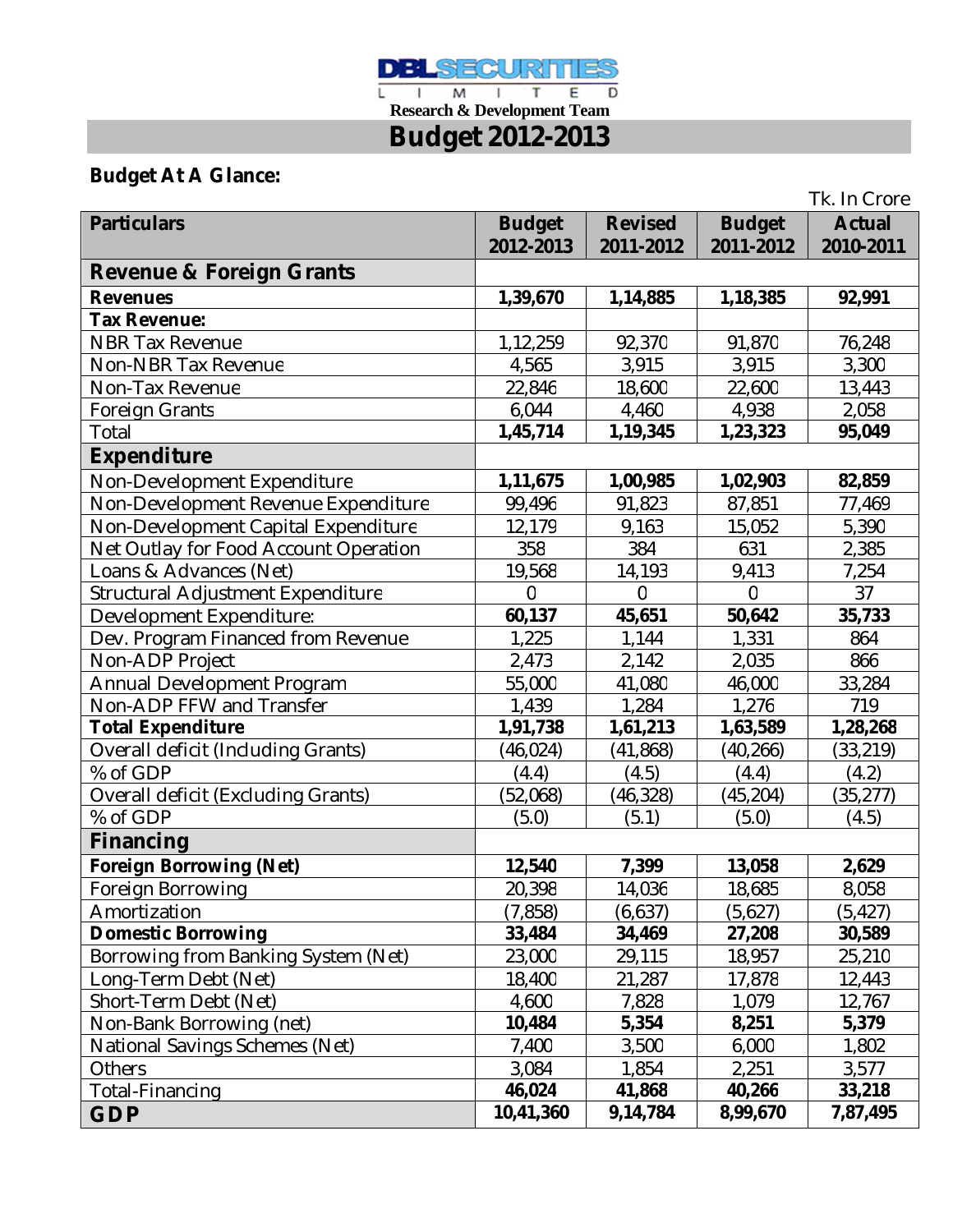

Bangladesh economy has entered a dark tunnel and there is little flicker of light at its end. A badly prolonged global depression, dipping investment, galloping inflation, slowing exports, a looming election and the tight embrace of the IMF - they all make a messed up wool ball which offers a daunting task of straightening things out.

This is a situation through which Finance Minister AMA Muhith presented his penultimate budget of this government on June 07, 2012. On one shoulder he carried the weight of being populist because this was basically the last budget of the government which it will have time to implement. On the other shoulder, he had the responsibility to undo, even if to some extent, the economic mismanagement that he had allowed to take place.

A Brief summary of the Budget is presented below -

### **Estimates of Revenue Income:**

- The revenue income for FY 2012-13 has been estimated at Tk.1,39,670 crore which is 13.4% of GDP, of which
	- NBR tax revenue is Tk. 1,12,259 crore (10.8% of GDP)
	- Revenue from non-NBR sources has been estimated at Tk.4,565 crore (0.4% of GDP).
	- Tk.22,846 crore (2.2% of GDP) will be collected as Non Tax Revenue (NTR).

### **Estimates of Expenditure:**

- The total expenditure for FY 2012-13 has been estimated at Tk.1,91,738 crore (18.1% of GDP).
	- The allocation for non-development and other expenditure is Tk.1,36,738 crore (13.1% of GDP).
	- Expenditure for ADP has been estimated at Tk.55,000 crore (5.3% of GDP).

### **Budget Deficit & Financing:**

The overall budget deficit will be Tk.52,068 crore which is 5.0% of GDP. The financing system is as follows –

- Tk. 18,584 crore (1.8% of GDP) will be financed from external sources
- Tk.33,484 crore (3.2% of GDP) will be financed from domestic sources. Of the domestic financing, Tk.23,000 crore (2.2% of GDP) will come from the banking sources and Tk.10,484 crore (1.0% of GDP) will come from non-bank sources.
- For the purpose of financing the deficit emphasis is given on mobilising the concessional loans from external sources as before.

### **Annual Development Programme:**

In the ADP, the% allocations for different sectors are as follows –

| <b>Sector</b>                                                                               | <b>Allocation</b> |
|---------------------------------------------------------------------------------------------|-------------------|
| Human resource sector (education, health, and other related sectors)                        | 25.5%             |
| Agriculture sector (agriculture, rural development and rural institutions, water resources) | 29.9%             |
| Power and energy sector                                                                     | 17.3%             |
| Communication sector (road, railway, bridges and other related sectors)                     |                   |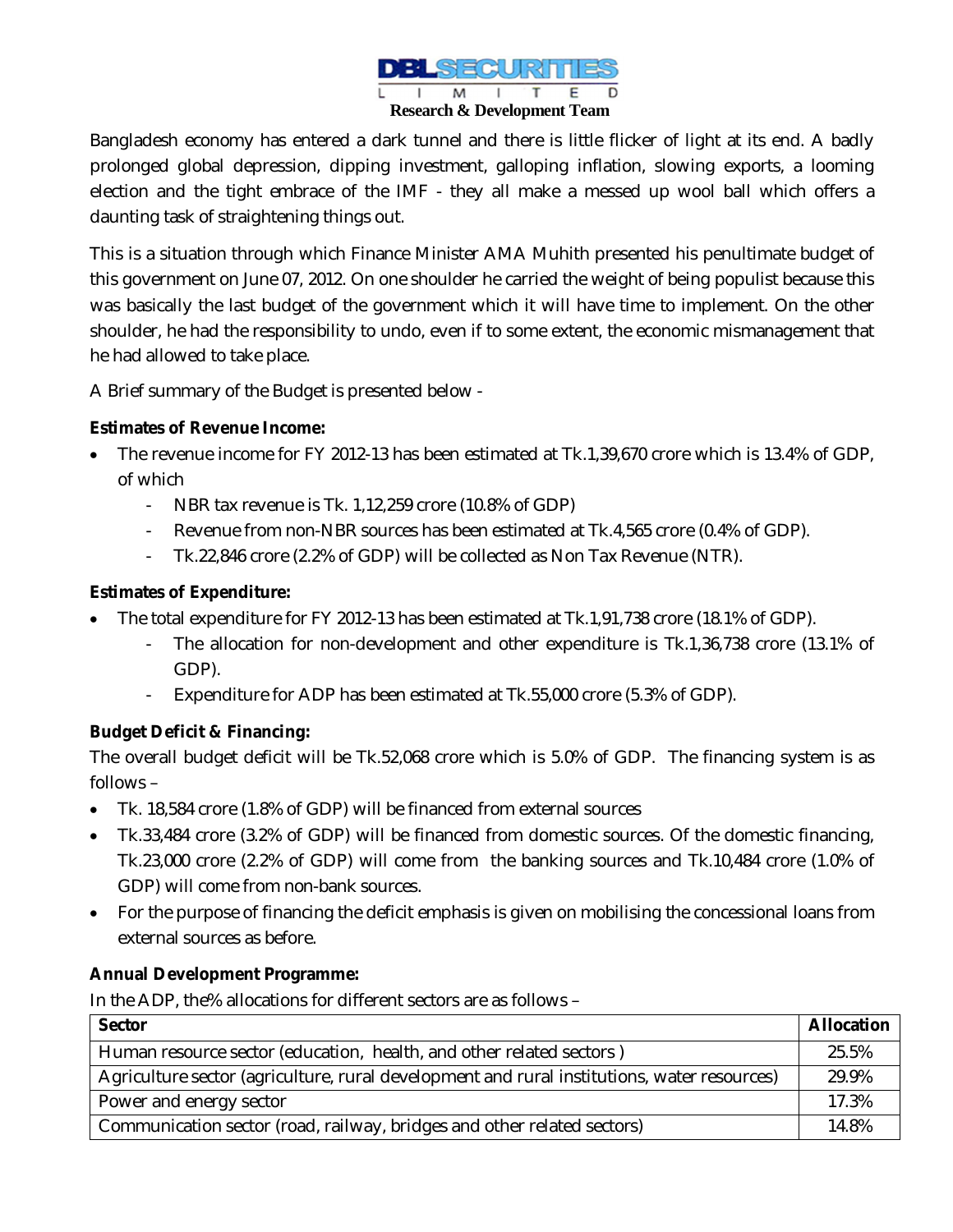

### **Overall Expenditure Structure:**

The allocation of total outlay is as follows --

| Group                                             | <b>Allocation of Total Outlay</b>                      |
|---------------------------------------------------|--------------------------------------------------------|
| Social infrastructure                             | 24.2% of which 20.5% for human resource                |
|                                                   | (education, health, and other related sectors) sector. |
| Physical infrastructure                           | 27.8% of which 14.9% for overall agriculture and       |
|                                                   | rural development, 7.0% for communication sector,      |
|                                                   | 5.0% for power and energy sectors.                     |
| General services sectors                          | 19.3%                                                  |
| Public-Private Partnership (PPP), financial       | 4.9%                                                   |
| assistance for different industries, subsidy, and |                                                        |
| equity investment in nationalized banks and       |                                                        |
| financial institutions.                           |                                                        |
| Interest payments                                 | 12.2%                                                  |
| Net lending and other expenditures                | 11.7%                                                  |

#### **Growth:**

- In FY 2010-11, the achieved GDP growth rate was 6.7%
- $\bullet$  In FY2011-12 the growth will be 6.3%
- The target set is 7.2% for FY2012-13 on the basis of expectations that a satisfactory growth in trade and agriculture sectors will continue as the global economy turns around by 2013, there will be a consistent credit flow to the development sectors and, above all, deficits in power, energy and infrastructure will decrease gradually.
- GDP growth rate will increase to 8% by FY2014-15.

#### **External Sector:**

- In the last three years, the export growth rate was 21.2%
- In the current fiscal year, up to April 2012, the export growth is 8.4%
- Import increased by 22.2% on an average in the last three years
- In the current fiscal year, up to April 2012, import grew by 8.7%
- Although import growth of capital machinery and industrial raw materials decreased during this period, there was an overall growth in those items in the last three years. Decision has been made to increase import of petroleum products to keep consistency with development strategies.

#### **Remittance and Manpower Export:**

- Remittance grew by 9.8% on an average in the last three years
- This growth rate is 10.4% during July-April period of the current fiscal year.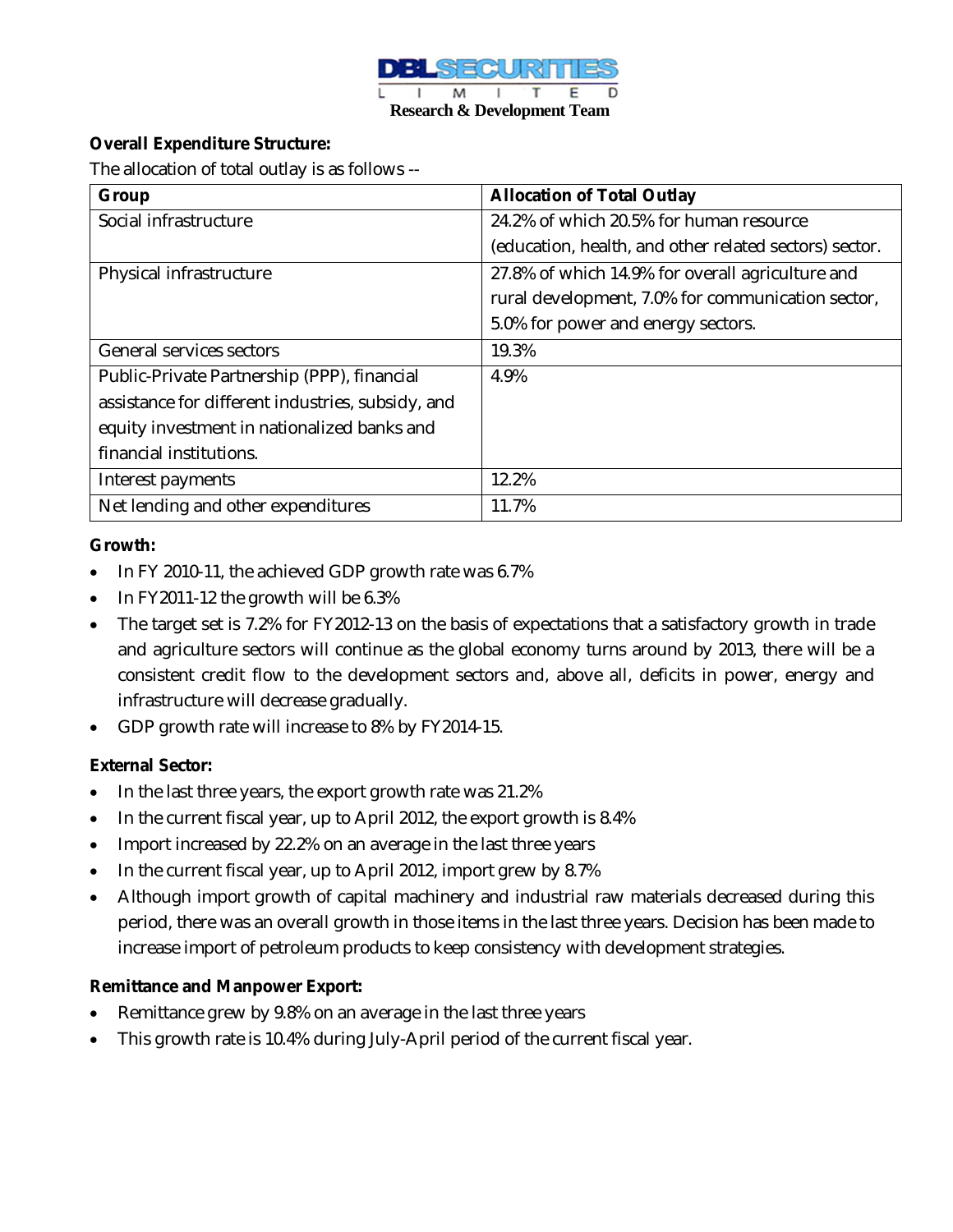

#### **Research & Development Team**

### **Current Account & Foreign Exchange Reserve:**

- Due to restrained monetary and fiscal policies, there is a current account surplus of US\$ 455 million up to March of the current fiscal
- Foreign exchange reserve stands at US\$ 9.5 billion which is sufficient to foot three month's import bills.

### **Inflation:**

- The rate of food inflation has decreased since the second quarter of the current fiscal
- Non-food inflation remains at double digits level
- By the end of April 2012, general inflation came down to single digit level, i.e., 9.9% on point to point basis and food inflation to 8.1%
- Inflation is expected to be brought down to 7.5% in the next fiscal year and to 5.0% in the medium term.

## **Monetary Policy:**

- A restrained monetary policy is followed to manage aggregate demand
- Up to March 2012, the growth of money supply, on year on year basis, stood at 17.6%
- Private sector credit flow grew by 19.4%.

## **Economic Strategies:**

- Reduction of subsidy, especially fuel subsidy.
- Tight rein on expenditure against non-productive sectors
- Revenue income has to be augmented
- Credit flow to non-productive sectors is to be controlled
- Restrained monetary policy
- The Non Resident Bangladeshis are to be encouraged to invest in Bangladesh. If needed, sovereign bonds may be issued and resources so gathered can be used only on big projects having national priority

### **Private Sector Investment:**

- In the previous fiscal year, private sector credit growth was enormous i.e. 26%. Compared to that, it is projected to be only 16% this year.
- The private sector credit stood at Tk. 3,40,713 crore by June, 2011, while in the current fiscal year it is projected to be Tk. 3,95,227 crore.

### **Tax:**

Considering economic growth and increase in per capita income – For Individual:

- The minimum taxable income for Individual is Tk. 1,80,000
- Income threshold for Women and aged taxpayers (65 years of age and above) Tk. 2,00,000/-
- Income threshold for physically-challenged taxpayers Tk. 2,50,000/-
- Increase minimum tax payable from Tk. 2,000/- to Tk. 3,000/-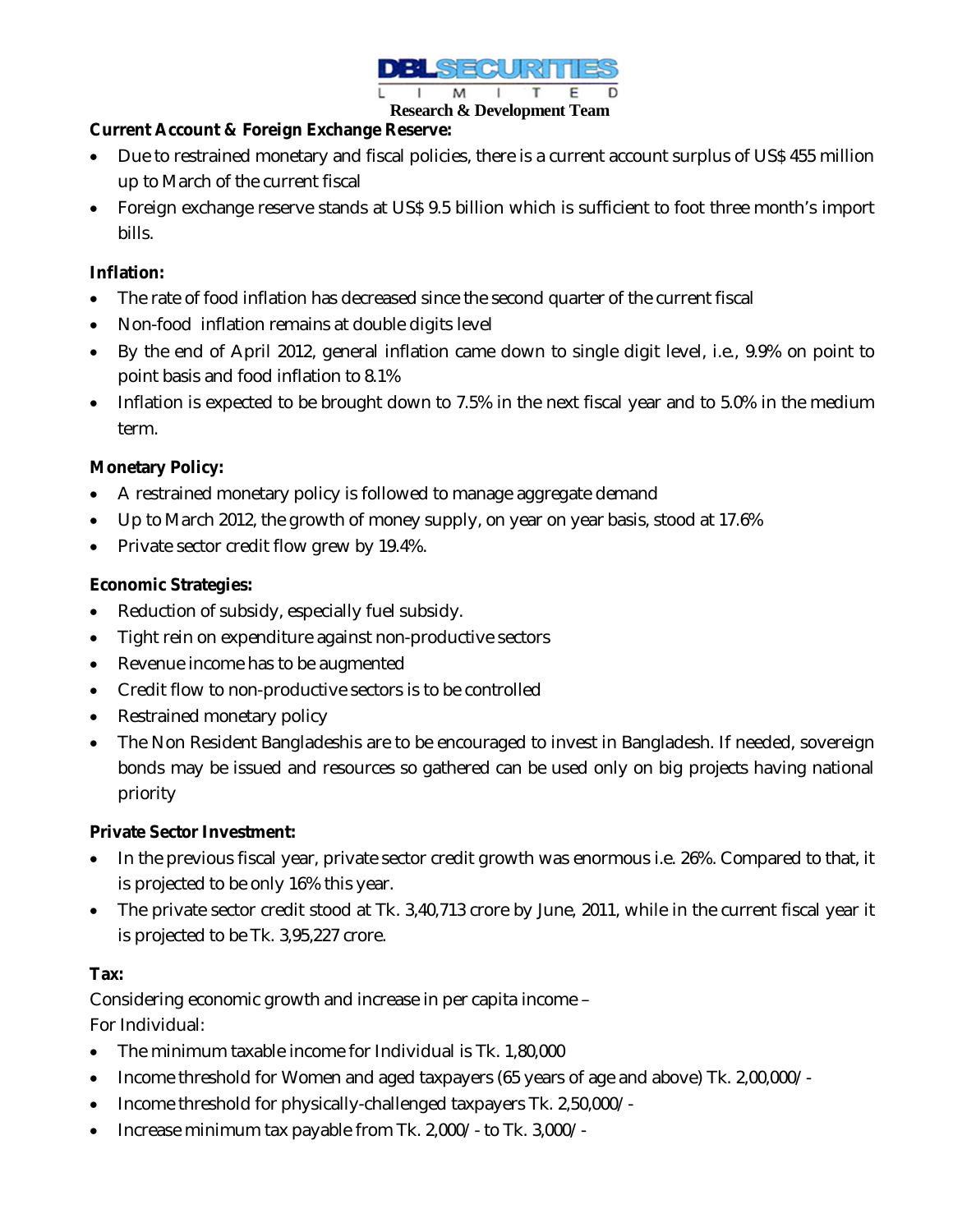

### For Corporate:

- **Mobile Company:**  Publicly traded............................... 35% Other than publicly traded............ 45% - **Cigarette Company:**  Publicly traded................................35% Other than publicly traded…........42.5% - **Bank, Insurance and Financial Institutions**  Other than merchant bank..............................42.5% Merchant Bank....................................................37.5% Private Limited Company.................................37.5% Company Registered with Stock Exchange....27.5%

### **Incentive to Capital Market:**

- Income tax rate for merchant banks has been reduced from 42.5 to 37.5%.
- If any company transfers 20% of its paid up capital through Initial Public Offering (IPO) to capital market, it will enjoy 10% tax rebate on its payable tax in the relevant year.
- Dividend income amounting to Tk. 5000 will be exempted from tax.

Several steps has been taken to regulate and smoothening the operation of the Capital market. Those are as follows –

| <b>Particulars</b>                     | Implication                                            |
|----------------------------------------|--------------------------------------------------------|
| Amendment to the Bank Company Act 1991 | A special committee has been formed to scrutinize the  |
|                                        | draft. The draft is expected to be finalized by next   |
|                                        | financial year.                                        |
| Insurance Development & Regulatory     | Ensure legal and structural reforms in the insurance   |
| Authority (IDRA)                       | sector. Finalized six regulations and working on five  |
|                                        | more with a view to establishing discipline in the     |
|                                        | insurance industry.                                    |
| Separate Clearing & Settlement Company | Facilitate disposal of stock exchange transactions     |
|                                        | within the shortest possible time.                     |
| <b>Financial Reporting Act</b>         | A draft of this act has been prepared. After necessary |
|                                        | scrutiny, present the Act in the Parliament for        |
|                                        | approval next fiscal year.                             |
| Demutualization programme (By the next | Bring transparency in the functions of the stock       |
| fiscal year)                           | exchanges and the market system.                       |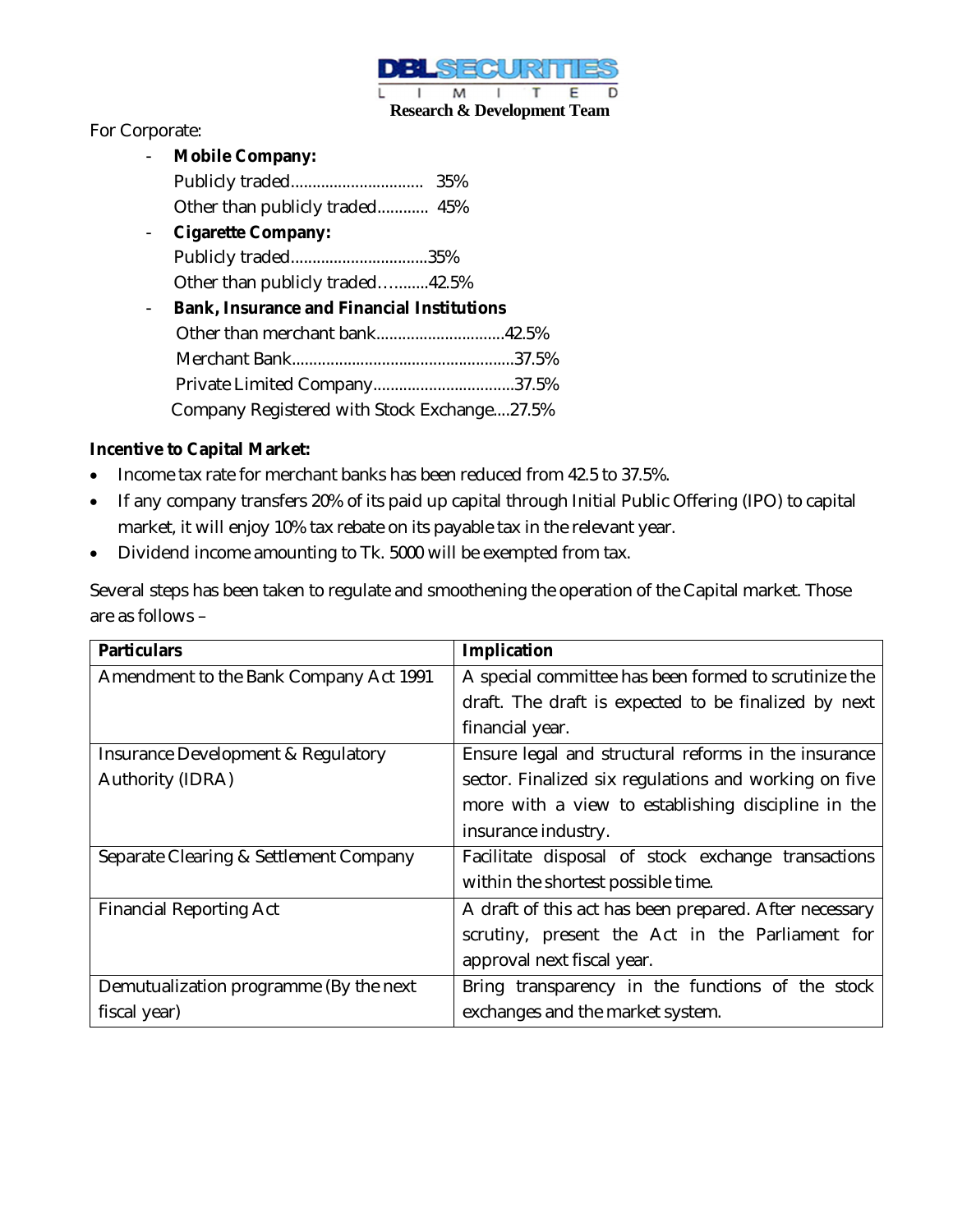

**Expansion of Source Tax and Rationalization of Tax-Rate Deducted at Source in Export and others:** The proposed rates are as follows –

- To impose a uniform rate of tax of 1.20% deducted at source on all kinds of exports in place of existing rates of 0.60% and 0.70%.
- To increase the rate of tax on privately owned car, jeep and microbus to be deducted at source at the time of renewal of its registration and fitness. To rationalize the rate of presumptive tax on public transport including bus, truck and prime mover etc.
- To deduct tax at source at the rate of 1% on the total amount received by International Gateway (IGW) Services and 5% on the amount paid by IGW to other operators in regard to international telephone calls.
- To deduct tax at source at the rate of 5% and 3% considering the location of property at the time of selling land by any land developer company.
- To deduct tax at source at the rate of 2% on the post-paid mobile phone bill and on the amount to be recharged or on prepaid card amount.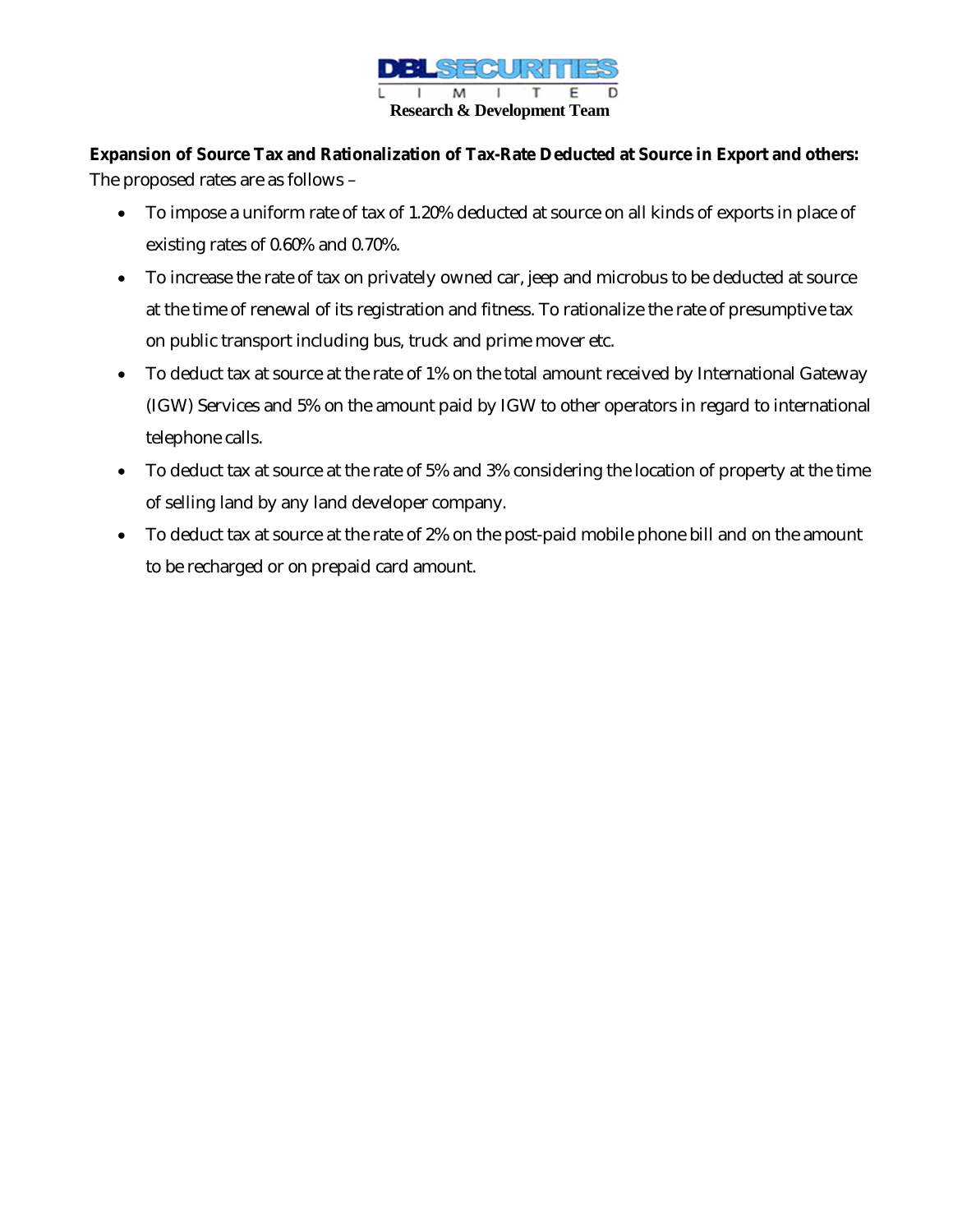

## **Evaluation of the Budget 2012-2013:**

### **Negative Aspects:**

Mr. Muhith has set some quite lofty goals for the next year.

- 7.2% growth rate.
- 34% higher ADP spending from this year's revised ADP
- Curb inflation to 7.5%
- Revenue collection target is 22% higher.

Each of these goals has been precariously balanced and one miscarriage will put the other in jeopardy. One can be rest assured there will be more than one lapse.

 The Country has achieved a 6.3% growth this year (although IMF feels it would be 5.5%). To take it to 7.2% from there would require quite a bit of dust raising. Private investment has declined quite a bit this year. Industry and service sectors will not attain their respective targeted growth in the next fiscal, so it will be very hard for the government to achieve 7.2 per cent GDP growth rate. If exports get a beating because of the continued depression, that would have a big effect on the

GDP. This is more so because our economy is 25% export dependent.

- The government has taken a bold step by increasing the subsidies for agriculture, electricity, petroleum and state-owned enterprises, in spite of advice of the International Monetary Fund to cut subsidies. However, it is a major concern whether the existing level of subsidies would be manageable and sustainable within the ambit of the current budget, with a high deficit financing component.
- The government's target for borrowing from banks was set at around Tk 19,000 crore for the current fiscal year, but within the first half of the year borrowing exceeded Tk 21,000 crore, leaving the private sector entrepreneurs in a liquidity crisis. For the upcoming fiscal year, the government's target for borrowing from banks is Tk 23,000 crore. Though an ADP of Tk 55,000 crore is adequately hopeful, it will be a tough challenge for the government to meet the Tk 52,068 crore budget deficit. Any excess borrowing beyond the threshold of Tk 230 billion will result in defaulting on IMF conditions that are non-negotiable. The proposed rise in the "advanced and loan fund" for the government employees to Tk 19,568 crore from its current amount at Tk 9,413 crore would also have a negative impact on liquidity in banks.
- Raising tax at source to 1.2% from the existing 0.60% on all kinds of exports would have a negative impact on overseas trade as export earnings were already on the decline due to some internal and external factors. This will greatly hamper the export growth of the garment sector, the country's main foreign exchange earner. Doubling tax at source on export items would discourage exporters and this was conflicting with the target of achieving 7.2% GDP growth and the government's labor intensive industrialization.
- The government targets to contain inflation at 7.5% in the forthcoming fiscal year heartened by this year's bumper food production, falling commodity prices on the global market and promises of higher foreign exchange flow. Taking loan of Tk 23,000 crore from banking sources out of the total Tk 33,484 crore needed, would fuel inflation. The IMF condition that any increase in energy price